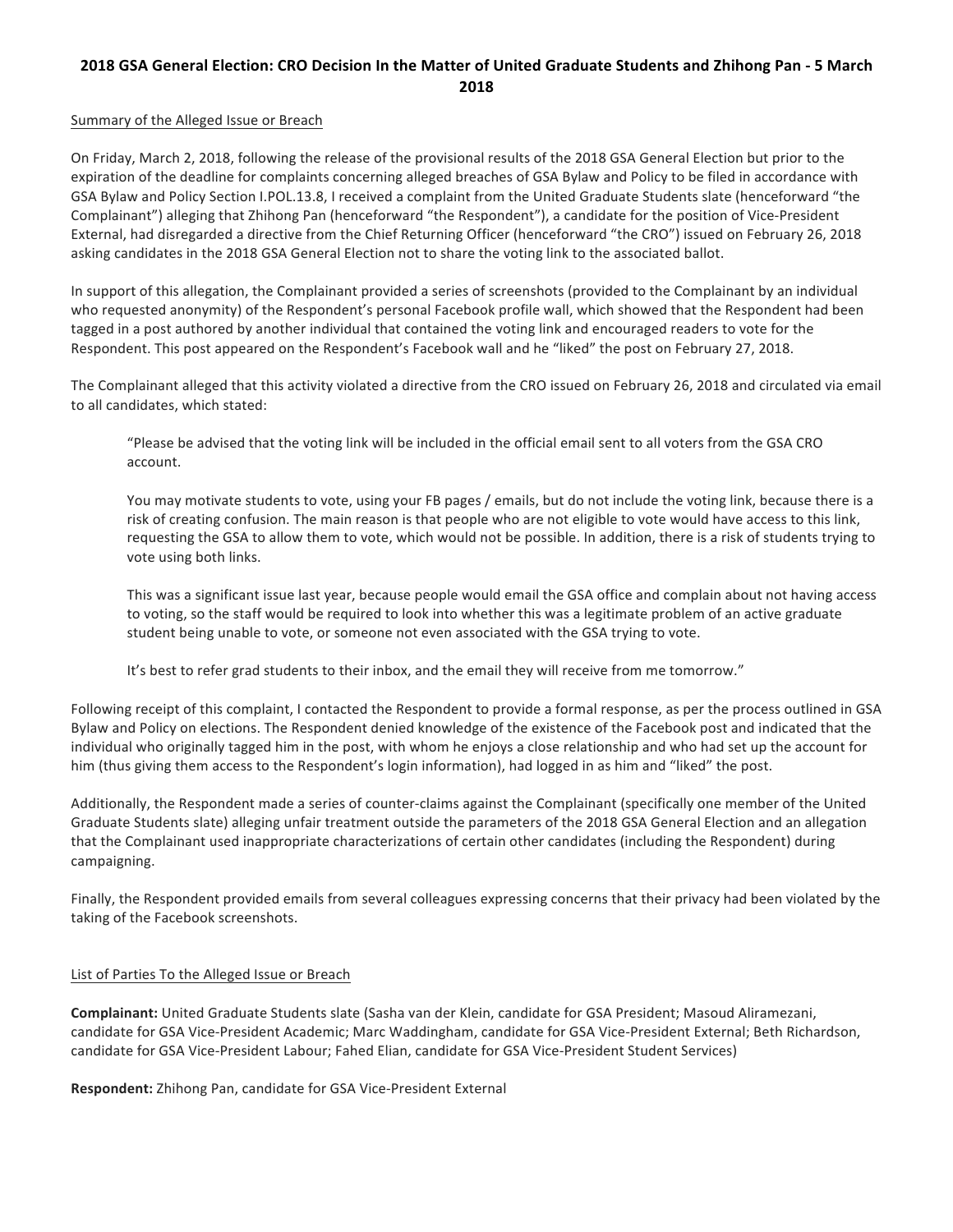# **2018 GSA General Election: CRO Decision In the Matter of United Graduate Students and Zhihong Pan - 5 March 2018**

#### Summary of Reasons For the Decision

- Nowhere in GSA Bylaw and Policy is sharing the voting link prohibited; I asked that of candidates to save time for the GSA office staff and not because I thought this would give an unfair advantage to any of the candidates. When an individual clicks on the voting link but is not an eligible voter (ie, a registered graduate student), an email is sent to the CRO noting that said individual is requesting access to the ballot. Office staff must independently investigate all of these requests to ensure that an eligible voter was not incorrectly denied access to the ballot. Sharing the voting link publicly significantly increases the number of requests the GSA office receives that need to be investigated.
- The provided screenshots clearly indicate that the directive noted above was disregarded. Notwithstanding the denial offered by the Respondent that he was unaware of the post and that his account was used without his knowledge to "like" the post, GSA Bylaw and Policy states that "candidates will abide by GSA Bylaw and Policy concerning elections, and any other applicable policies or laws, and will ensure that campaign volunteers do the same." In this instance, as the CRO "with advice from the GSA Elections and Referenda Committee (GSA ERC), oversees GSA Elections, By-Elections, and Referenda processes" (GSA Bylaw and Policy, Section D.POL.10.1.a), I consider the email directive I issued (see above) as equivalent to "any other applicable policies" and so judge that a breach was committed.
- Having determined that a breach had occurred, the impact of this breach on the outcome of the 2018 GSA General Election was considered. In weighing this I was ever mindful of GSA Bylaw and Policy, Section I.BYL.1.1: "the fundamental principle underlying GSA elections is that they are to be fair, respect the wishes of voters, and conducted in a manner that reflects the excellent, positive reputation of the GSA." I have determined that there is no basis to believe that this particular breach would have substantially changed the outcome of the 2018 GSA General Election (that individuals may have had a direct link to the ballot does not mean they would necessarily have voted for a particular candidate over another candidate). Had this issue arisen during the voting period, my response would have been to contact the candidate committing the breach to ask them to remove the direct link and, if they refused or had not attended to this matter quickly, I would have issued a written reprimand.

#### Decision

While in my judgement a breach of a directive I had issued did occur in this instance, I do not believe that this relatively minor breach altered the outcome of this highly contested race for Vice-President External, and no further penalty beyond a written reprimand, which this decision constitutes, will be issued.

In addition, with respect to the other matters raised by the Respondent in his formal response, as those related to incidents that occurred outside of the 2018 GSA General Election and/or were not formally pursued before the deadline to file complaints of alleged breaches, they were not considered in reaching this decision. However, I now strongly urge both the Respondent and the Complainant to work to form a collegial and respectful relationship for the benefit of the GSA and in accordance with the fiduciary duties of GSA Directly-Elected Officers.

With respect to the concerns of privacy violation related to the screenshots of the Respondent's Facebook page, in accordance with advice from the GSA's lawyers, I have determined that such matters fall outside of the scope of the CRO. Individuals are free to pursue their own legal remedies.

#### Process By Which the Decision Was Reached

In reaching this decision I carefully considered both the formal complaint and the formal response, as well as consulted extensively with the GSA Deputy Returning Officer and the GSA Elections and Referenda Committee, as per the requirements of GSA Bylaw and Policy, Section D.POL.10.5.e.iii. With respect to concerns raised by the Respondent regarding the potential privacy violation, I consulted with the GSA lawyers.